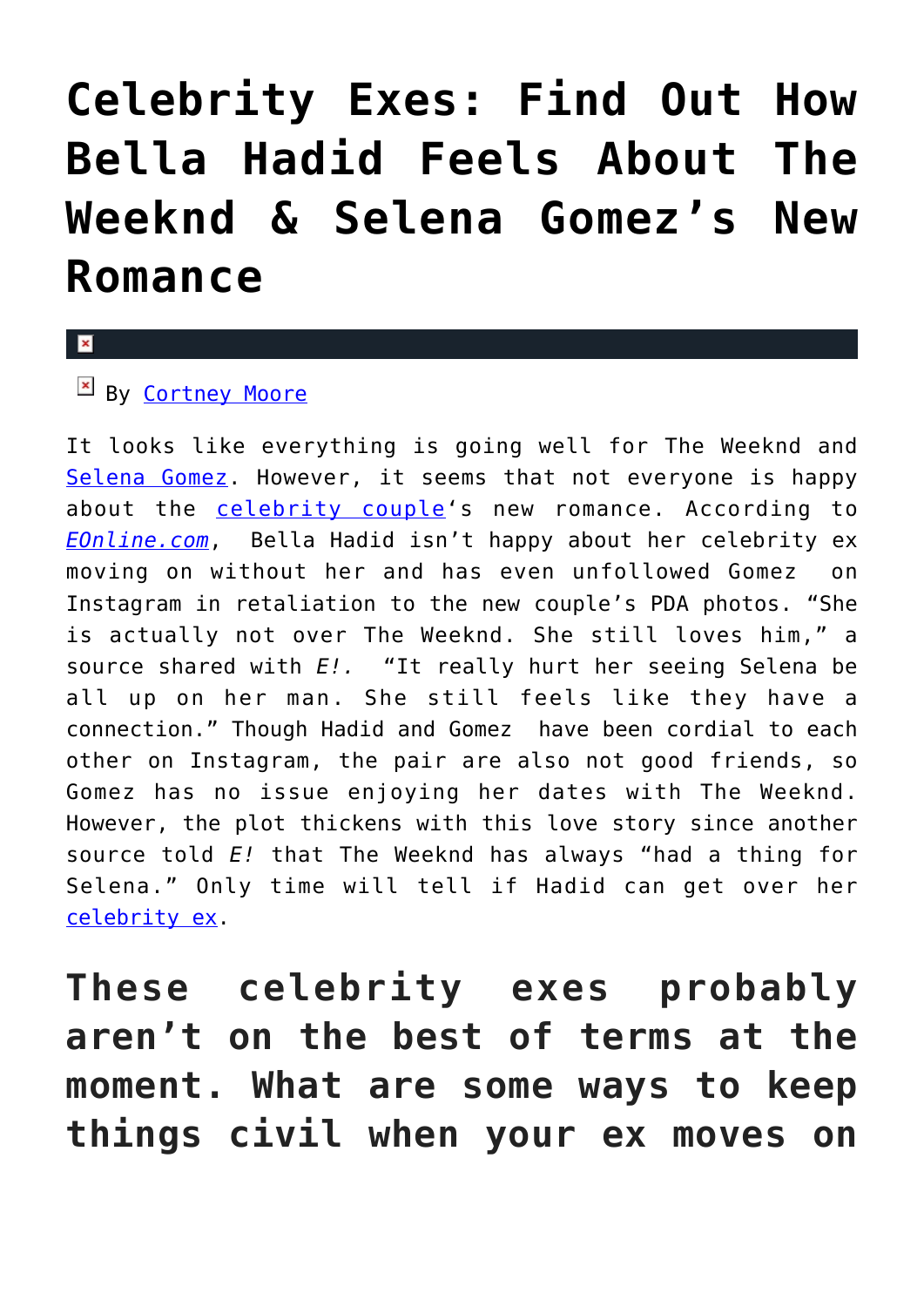## **with someone else?**

#### **Cupid's Advice:**

Dealing with exes can be tricky. Although you may be angry or hurt about the breakup, there's no need for additional drama. If you've noticed that your ex has moved on with someone else, then let Cupid help you keep things civil between you and your ex with the following tips:

**1. Cut them off:** People struggle with this, but cutting off communication with your ex is the best way to get over them, especially if you notice they've been dating again. Speaking to an ex regularly or stalking their social media accounts are just a way of latching on to the "good old times." Remember that you broke up for a reason, so it's important to not fixate on them. And don't worry about being the "uncool" ex; you don't *have* to be friends with an ex!

**Related Link:** [New Celebrity Couple: Why Selena Gomez & The](http://cupidspulse.com/116282/new-celebrity-couple-selena-gomez-the-weeknd-public-relationship-so-soon/) [Weeknd Went Public With Their Relationship So Soon](http://cupidspulse.com/116282/new-celebrity-couple-selena-gomez-the-weeknd-public-relationship-so-soon/)

**2. Get your date on:** If cutting them out of your life isn't an option, another great way to be civil towards your ex is to date other people. Going out and having fun will release endorphins in your body that will help you forget the heartache you experienced during the break-up. However, make sure you're out dating for your own enjoyment, not because you're in competition with your ex and their new partner.

**Related Link:** [Celebrity Couple Bella Hadid & The Weekend Call](http://cupidspulse.com/115544/celebrity-couple-bella-hadid-the-weekend-break-up/) [It Quits After Almost Two Years](http://cupidspulse.com/115544/celebrity-couple-bella-hadid-the-weekend-break-up/)

**3. Find a focus:** Being single can be also be a good thing. It allows you the freedom of making those big changes in your life. Take on a new hobby, find a job you love, study something that you've always found interesting. Whatever it is you've wanted to do, pursue it and make it a priority.